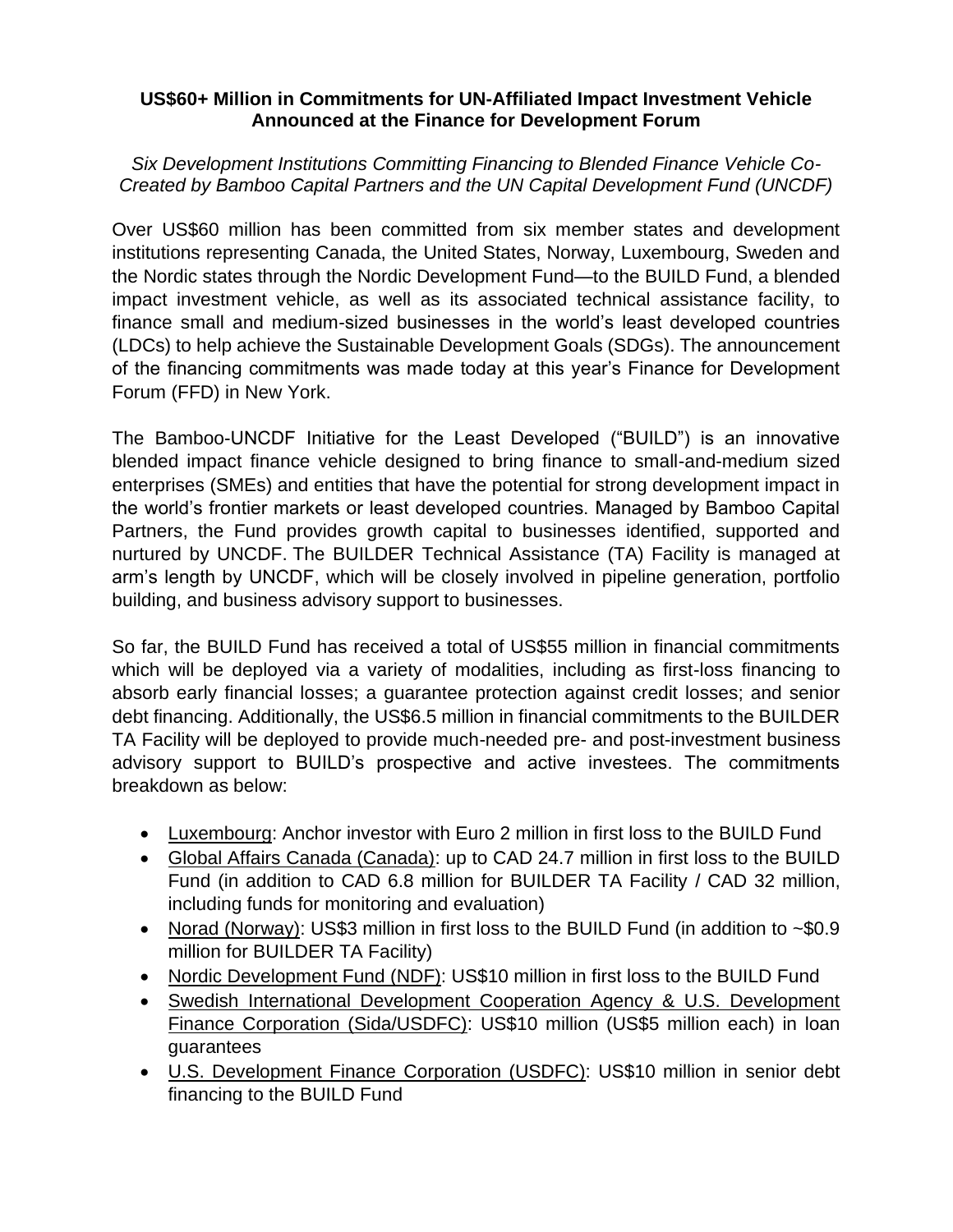The BUILD Fund is designed to attract concessional, semi-commercial and select commercial growth finance to early-stage businesses, especially in the agriculture, renewable energy and financial inclusion sectors, with the ultimate goal of achieving significant progress towards the SDGs in its target countries. The BUILD Fund is one of the few investment funds in the market to focus on LDCs. Through the BUILD Fund, UNCDF and Bamboo Capital Partners are aiming to capitalize the financing gap that affects SMEs - including women entrepreneurs - in frontier markets, where growth is constrained by a lack of access to follow-on financing. This financing gap, otherwise known as the "Missing Middle," occurs when the capital needs of firms and projects are too large for microfinance institutions and too small for commercial finance; a gap that overwhelmingly impacts frontier markets and least developed countries.

The BUILDER TA Facility is designed to provide impactful pre and post investment business advisory support to prospective and active investees of the BUILD Fund. Such support could for example consist in enhancing the financial management, training in how to define and track social and environmental goals, developing and documenting operational procedures and best practices, creating a methodology and a framework to track and report selected gendered impact indicators, etc.

**Harjit S. Sajjan, Minister of International Development and Minister responsible for the Pacific Economic Development Agency of Canada:** "Canada's \$32 million in support for the BUILD Fund, a partnership between UNCDF and Bamboo Capital Partners, helps attract additional financing for dynamic entrepreneurs in least developed countries. This initiative will help drive business growth, support good jobs for women and men, and demonstrate financial returns in some of the most vulnerable economies."

**Olivier Maes, Permanent Representative of Luxembourg to the UN:** "Innovative financing for SMEs is not an option, but a necessity if we want to promote the recovery response to COVID-19 and achieve the SDGs. We need to work together at scale and with a diversity of actors, to orient investments to where they are most needed. Initiatives such as the BUILD Fund represent innovative financing tools that benefit from partnerships of a large range of partners, including from the public and private sectors, which can help provide the necessary financial means in LDCs to build back better and reshape the world of tomorrow. We are proud of being the first anchor investor in the BUILD Fund."

**Henrik Franklin, Director, Portfolio Origination and Management, Nordic Development Fund:** "As the joint Nordic International Finance Institution focusing on the nexus between climate change and development in lower-income countries and countries in fragile situations, we are excited to join the BUILD Fund and fully support its focus on local SMEs. Engaging the private sector is an important success factor in addressing climate change and the BUILD Fund has great potential in closing some crucial gaps. As a concessionary financier, we are ready to explore new avenues and we are proud to be part of the de-risking tranche of the BUILD fund. We look forward to working with UNCDF